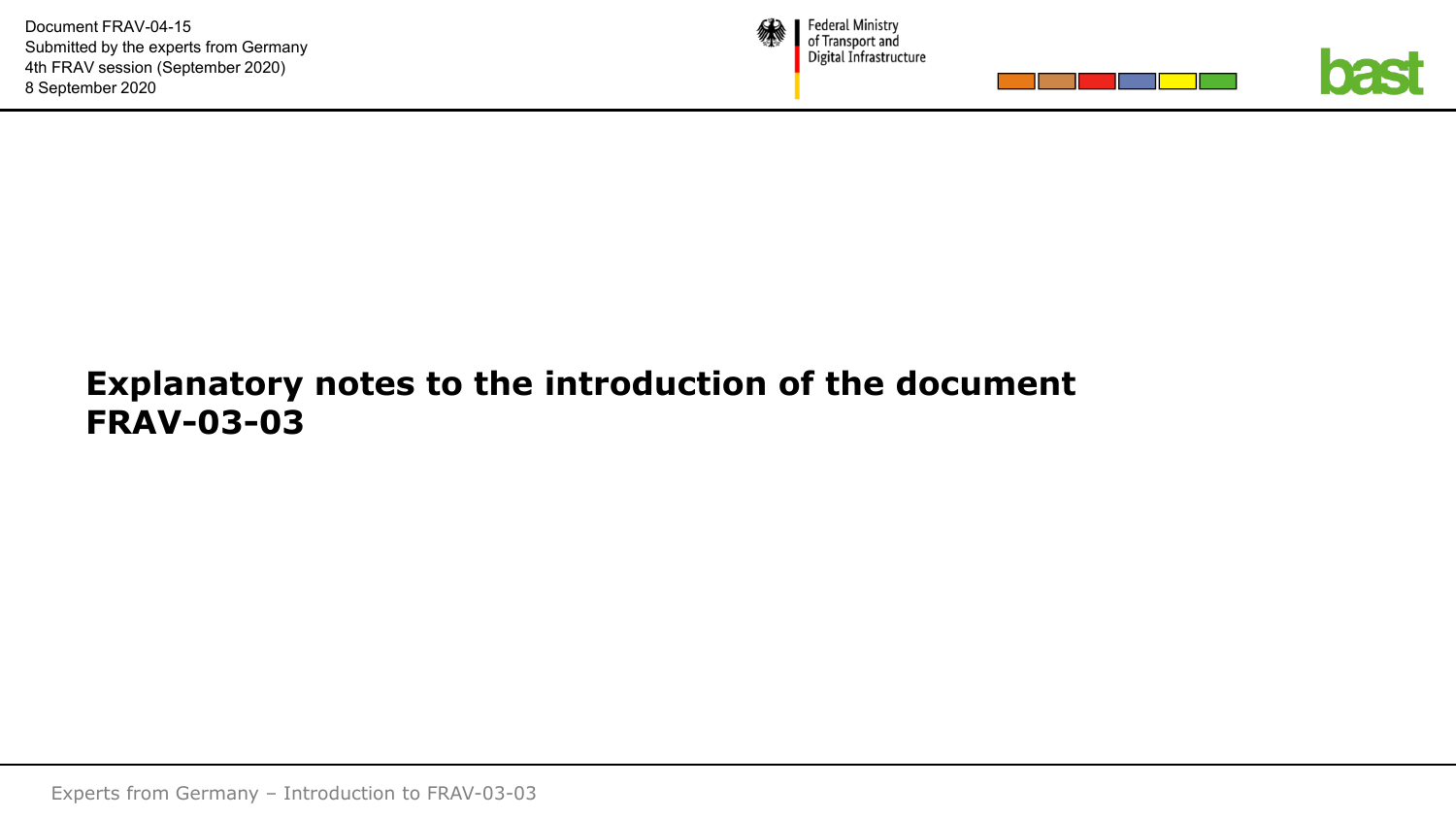# **From the Framework Document (FD):**

- "*When in the automated mode, the automated/autonomous vehicle should be free of unreasonable safety risks to the driver and other road users and ensure compliance with road traffic regulations.*",
- "*This level of safety implies that an automated/autonomous vehicle shall not cause any nontolerable risk [introduce unreasonable risks], meaning that automated/autonomous vehicle systems, while in automated mode, shall not cause any traffic accidents [incidents/events] resulting in [destruction of property,] injury or death that were reasonably foreseeable and preventable.*"

*Free of unreasonable risks:* This is a strategic decision, acknowledging the residual risk

*To cause a risk:* a) cause an accident, b) to not succeed to avoid a non-caused accident at least as good a human driver.

*To cause an accident:* Cause an accident.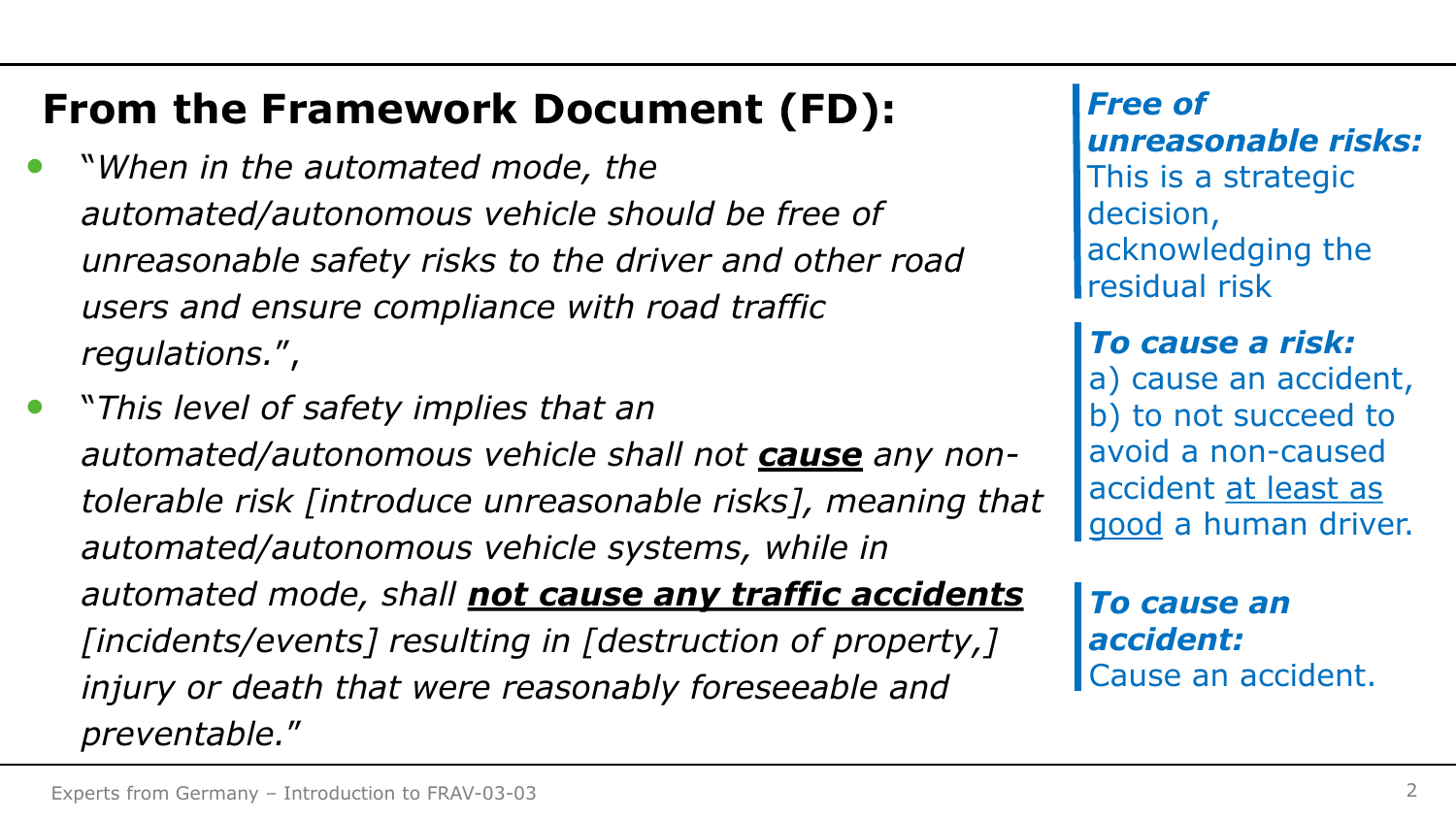# **V-Model (Wikipedia):**

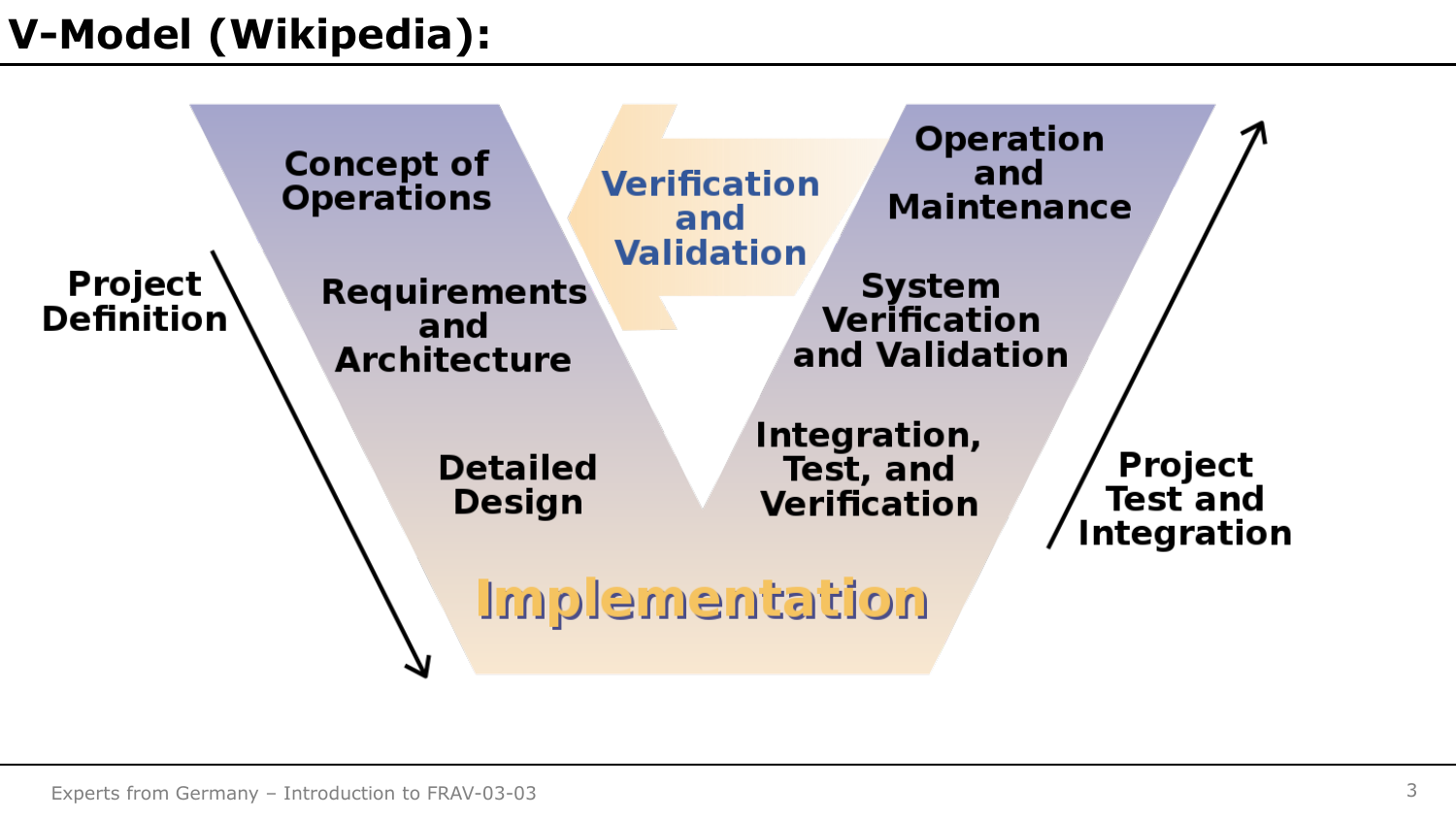### **V-Model**

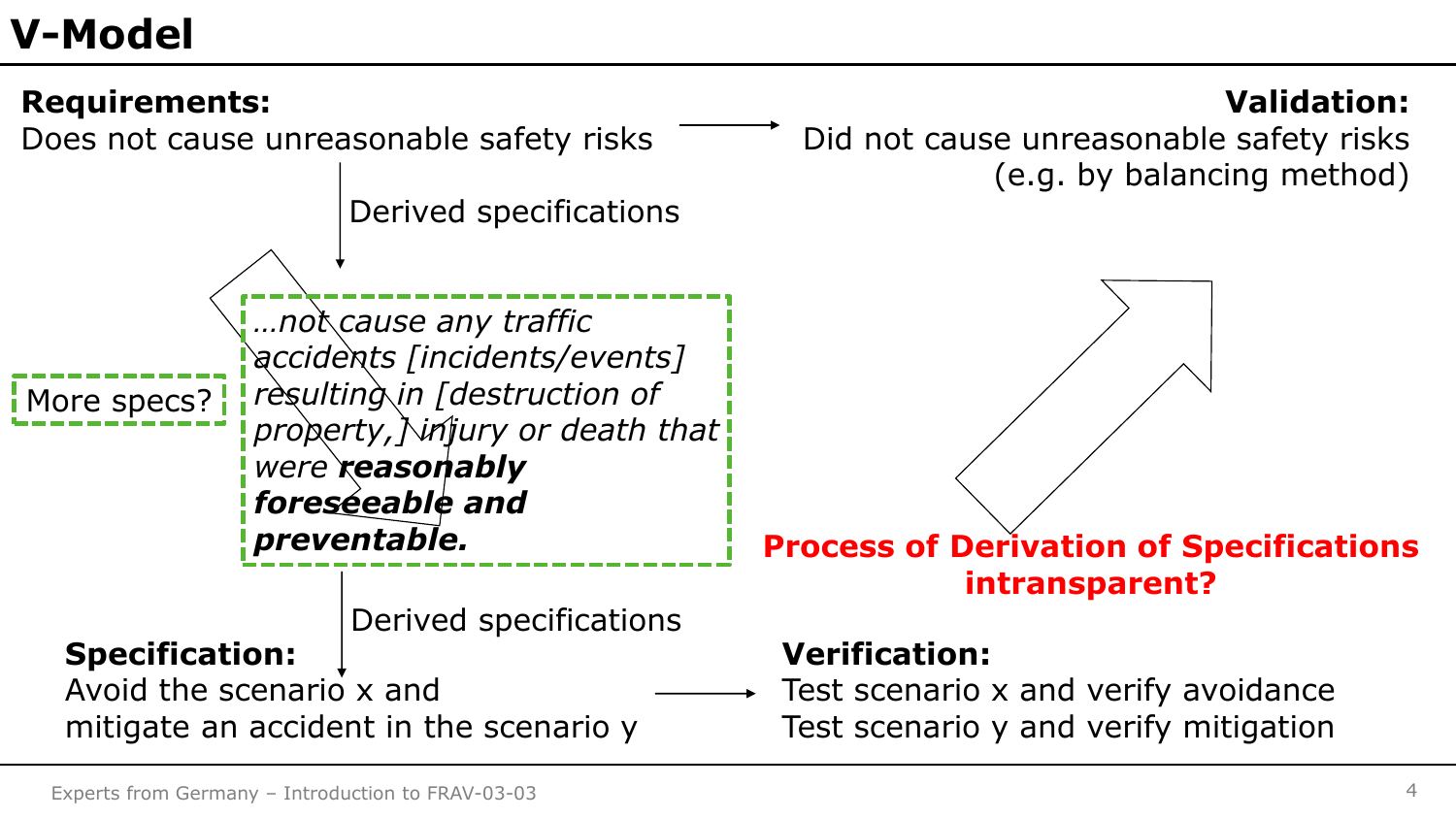### **"Reasonably foreseeable and preventable"**

- **C** Foreseeable by whom?
	- **Expert Driver**
	- Computer with sensors
	- Programmer of ADS
	- Neural Network
- $\Rightarrow$  Preventable through what?
	- Expert Driver-like control system
	- Fast brake actuator
	- Fast steering system

#### **RFaP needs further specification and interpretation!**